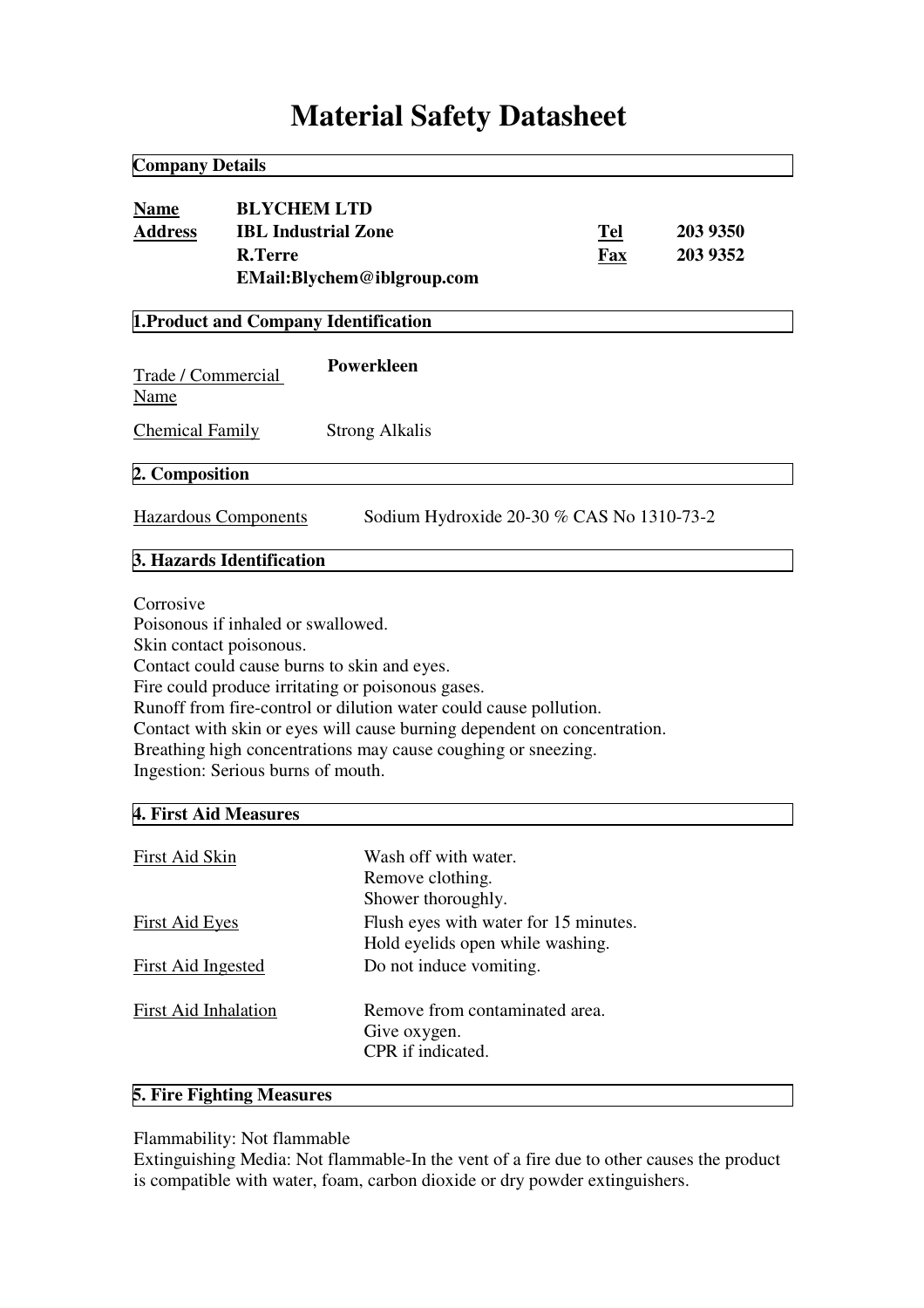#### Exposure Hazards: None known

Protective Equipment: Fire-fighters should wear self-contained breathing apparatus and suitable protective clothing including gloves and eye/face protection Hazardous combustion products: Toxic and irritant fumes may be given off when heated to decomposition.

## **6. Accidental Release Measures**

Full protective clothing including breathing apparatus Dilute (substance may be washed to drain with a lot of water) PRECAUTIONS: Restrict access to area. Provide adequate protective equipment and ventilation. Remove sources of heat and flame. Notify occupational and environmental authorities. SPILL OR LEAK: Do not touch spilled material. Stop leak if you can do it without risk. Use water spray to reduce vapours.

# **7. Handling And Storage**

Handling: Avoid contact with skin and eyes. Wear suitable protective clothing, gloves and eye/face protection. Always add the product to water(not vice versa)

Storage: Store in original containers in a cool, dry place. Avoid extremes of temperature.

# **8. Exposure Controls/Personal Protection** Occupational Exposure Limits NA

| Occupational Exposure Linnus <b>NA</b> |                                                                                                                                                                   |
|----------------------------------------|-------------------------------------------------------------------------------------------------------------------------------------------------------------------|
| Controls                               | The control measures appropriate for a particular worksite                                                                                                        |
|                                        | depend on how this material is used and on the extent of                                                                                                          |
|                                        | exposure.                                                                                                                                                         |
|                                        | Have a safety shower/eye wash fountain readily available                                                                                                          |
|                                        | in the immediate work area                                                                                                                                        |
| <b>Personal Protection</b>             | Wear suitable personal protection equipment, including<br>chemical safety goggles & face shield, boots, imperious<br>gloves, coveralls, & respiratory protection. |
|                                        | Have appropriate equipment available for use in                                                                                                                   |
|                                        | emergencies.                                                                                                                                                      |

# **9. Physical & Chemical Properties**

Dark Brown liquid pH > 13.

#### **10. Stability And Reactivity**

| Conditions to Avoid    | Risk of violent reaction.                                    |
|------------------------|--------------------------------------------------------------|
| Incompatible Materials | Reactivity: Strong acid - reacts violently with alkalis, and |
|                        | most metals evolving hydrogen gas.                           |
| Other                  |                                                              |